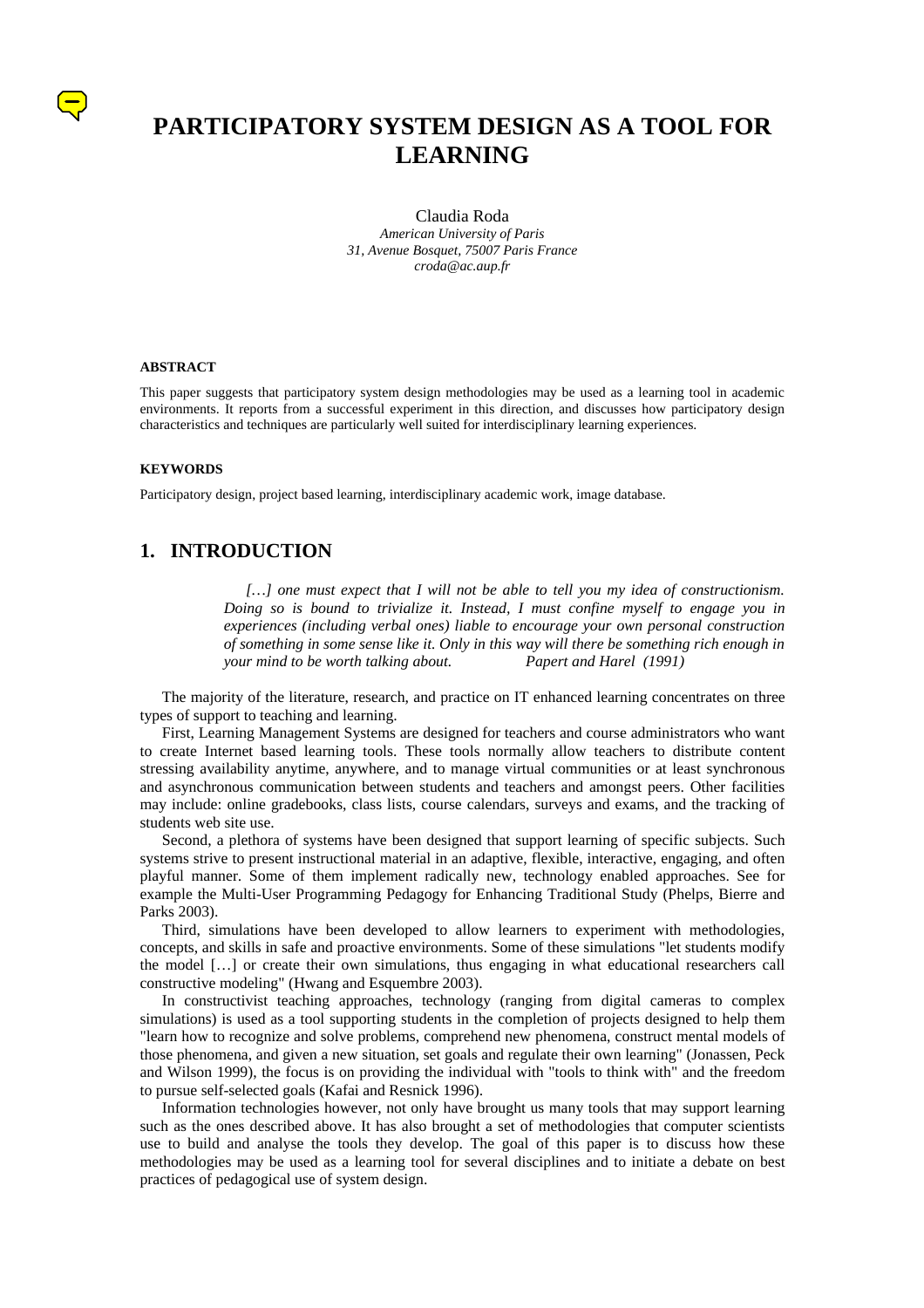The application of methodologies of one discipline to another is by no means unusual and efforts in this direction often stimulate debates that enhance the understanding of the roots of the various disciplines and encourage interdisciplinary work and fertilisation. For example, several attempts have already been made to import methodologies from other disciplines to enhance our understanding of computer science and programming in particular. These include Schou's and Nord's (1988) suggestion to use literary criticism as a programming pedagogy, theories of program comprehension based on text comprehension theory (Burkhardt, De Tienne and Wiedenbeck 1997, Pennington 1987), and the use of mathematics education research in computer science education (Almstrum, Ginat, Hazzan and Morley 2002).

## **2. SOFTWARE DESIGN AS A PEDAGOGICAL TOOL**

One of the most fascinating and controversial fields of computer science is software design. Software design has been originally formalised as a field of study by Mitchell Kapor who, in his Software Design Manifesto (1991), states that "design disciplines are concerned with making artifacts for human use" and that "the critical role of design, as a counterpart to programming, in the creation of computer artifacts" should be recognised. In Kapor's view software designers stand to software engineers in creating software systems, as architects stand to construction engineers in creating buildings.

Following Papert's tradition and the experiences with Logo, many have argued that writing a program that implements a certain task implies the acquisition of knowledge about the task (Corritore and Wiedenbeck 1999, Roda 1984). David Scherer states: "If you can write a computer program to do something, you understand how to do it. If you write a computer program to model something, you might reach new insights about it." (Scherer 2000)

The same can be said for software design.

In her experiments with children designing software games Kafai (2003) indicated that the "software design projects provided a pedagogical model of how to integrate the learning of programming with the learning of science and math content, and an in-depth look at children's collaborative and planning practices in long-term design projects". Papert and Harel (1991) advocate the same approach in their analysis of system design as a learning environment.

Every system designer, for example, knows that in order to design a system capable of supporting a certain process it is necessary to acquire a very good knowledge of the process. This knowledge is often partial (for example, one does not learn how to fly an airplane simply by designing a flight simulator or a cockpit control system) however it is often very well structured and quite in-depth.

When designing a software system at least two types of knowledge are put into action and exercised: knowledge about software, and knowledge about the domain of the application.

Therefore, as the exercise of programming may serve to encourage an in-depth acquisition of knowledge about the task being implemented, also the exercise of designing a software system can be used as a tool to stimulate the acquisition of knowledge about the system's domain.

In terms of pedagogical use, one advantage of software system design over programming is that it does not require students, who normally wouldn't be computer scientist, to learn a specific programming language. It is necessary, however, for the students to have a quite good understanding of qualitative systems affordances. This means that they should know what software systems such as databases, web browsers, web servers, can do and cannot do.

If the design exercise is conducted in a team including members with some knowledge of software design and members with some knowledge of the domain, the two groups can feed each other information, stimulate each other in further inquiries, and collectively increase each other knowledge about both the system and the domain.

Amongst the many software design methodologies, "participatory design" methodologies seem best suited for this type of pedagogical design exercises because they call for multidisciplinary teams formed by design experts and users who normally bring considerable domain level knowledge.

The classic goals of participatory design are the development of usable systems, and users' empowerment with respect to the use of new technologies (Beyer and Holtzblatt 1995, Ehn 1992, Kuhn 1996). "Advocates of participatory design emphasize the importance of meaningful end-user participation and influence in all phases of the design process" (Kuhn 1996).

When applying participatory design methodologies, the users work together with designers to build systems that fit their needs, and the design process is an interdisciplinary, collaborative, learning process.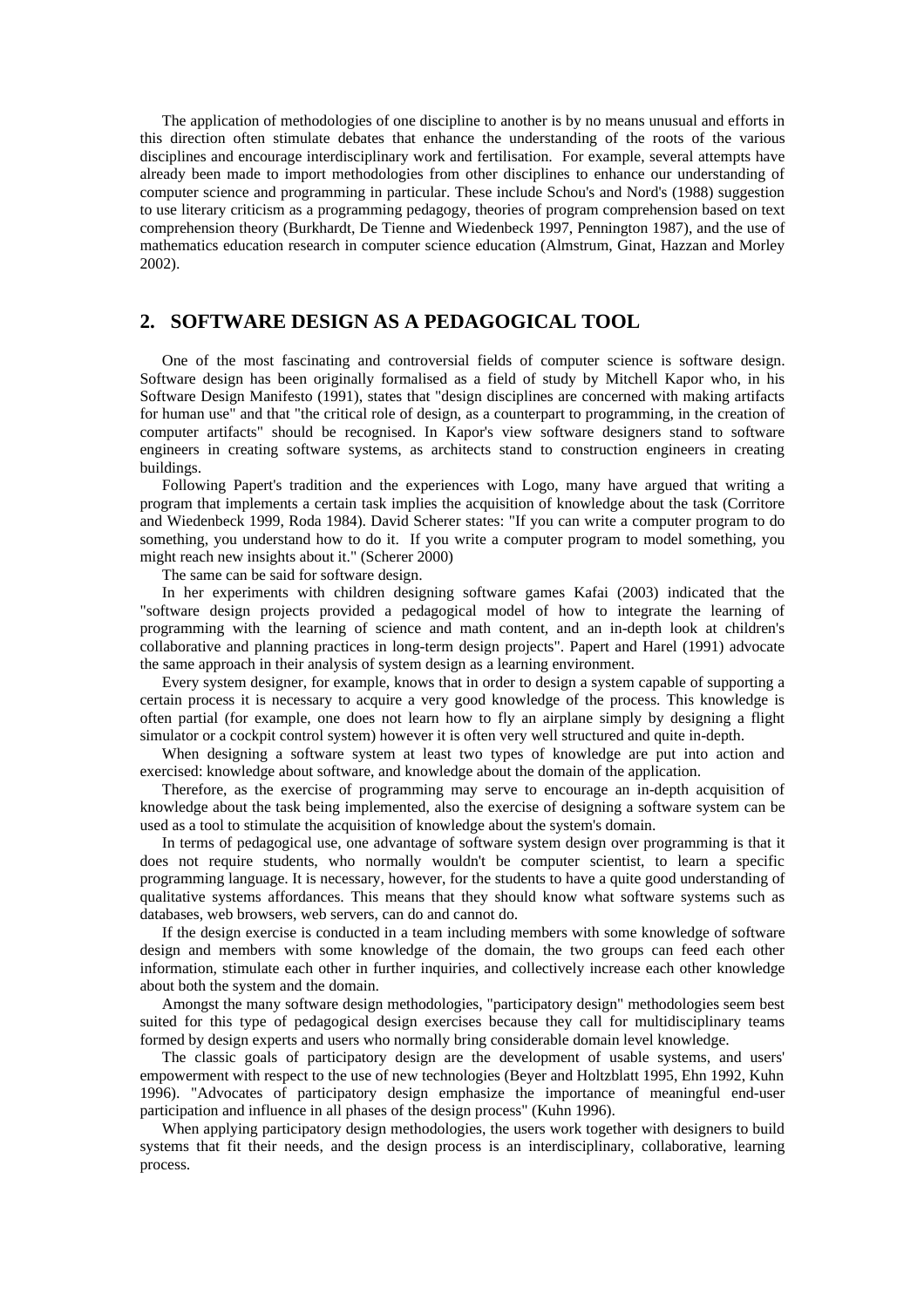# **3. AN EXPERIMENT IN THE USE OF PARTICIPATORY DESIGN AS PEDAGOGICAL TOOL**

This section reports on a "successful" experiment of the use of participatory design for the development of a system capable of preserving and securing access to the image collections of the American University of Paris (AUP) starting with the collection of the Art History Department. The project was, and it is - since only its first phase has been completed - successful in two ways. First of all, the system that has been so far developed was very well received by all the stakeholders at AUP. Second, and most important in the context of this paper, the project has been a successful learning experience for all the students and faculty involved in the project. The project, under the co-ordination of the Academic Resource Center, involves students and faculty from three departments: Art history, Communication, and Computer Science.

In the rest of this section, first we briefly introduce the essential elements of the "development" project then we discuss the "learning" project, how it took place and in particular the role of participatory design techniques.

#### **3.1 The development project**

The objectives of the first phase of the development project, which just came to a conclusion, included:

- The creation of searchable databases, using appropriate scholarly standards and metadata entries
- The preservation, by high-resolution digitization, of slides in the collections of the Art History Department
- The research of relevant laws and policies, in order to make recommendations for an AUP Digital Assets Management system in the future (including digital rights management).

Metadata have been selected as a substantial subset of the Getty vocabulary (Getty 2004). They have been used to define both database entries and search fields for two different implementations of the system's database: a Relational DataBase, and an Object Oriented DataBase. The interface for data entry (to be used by the managers of the collection) was implemented for the RDB and the interface for the end user was implemented for the OODB. Procedures for scanning the images were defined ensuring to have copies both in formats for safe storage and printing, and for video display. Laws and policies relative to copyright management for several types of distributions (e.g. a class, AUP students, AUP community, anyone) were studied as well as techniques for preventing illegal reproduction of the images.

#### **3.2 The learning project**

The objectives of the learning project included both, knowledge and skills to be acquired by all participants and specific learning objectives for each department. The learning goals shared by everyone where:

- Developing the skills necessary to work in interdisciplinary teams.
- Appreciating the skill necessary to participate in, and manage a large project
- Learn about the affordances of some of the essential hardware and software components of information systems (e.g. databases, web browsers, development environments, web servers)
- Learn about the essential characteristics of an art piece (e.g. authorship, contributors, periods, attributions, schools, materials)
- Learn about the essential issues in digital copyrights

The learning objectives specific for each department included:

- For participants from the Communication department, to acquire an in-depth knowledge of copyright issues both for physical and digital documents, including images. Appreciate the diverse laws enforced in different countries, and how they apply to different environment (e.g. educational use, versus personal use, versus commercial use)
- For Art History participants to acquire the knowledge related to the management of art collections. Including standards for art pieces classification, definition of ownership, and collection control. Also to learn how to appropriately scan images for paper and video reproduction.
- Participants from the Computer Science department were the largest group (two professors and four students). They were all expected to acquire expertise on techniques for system design, and participatory design in particular. Three subgroups were also created with some members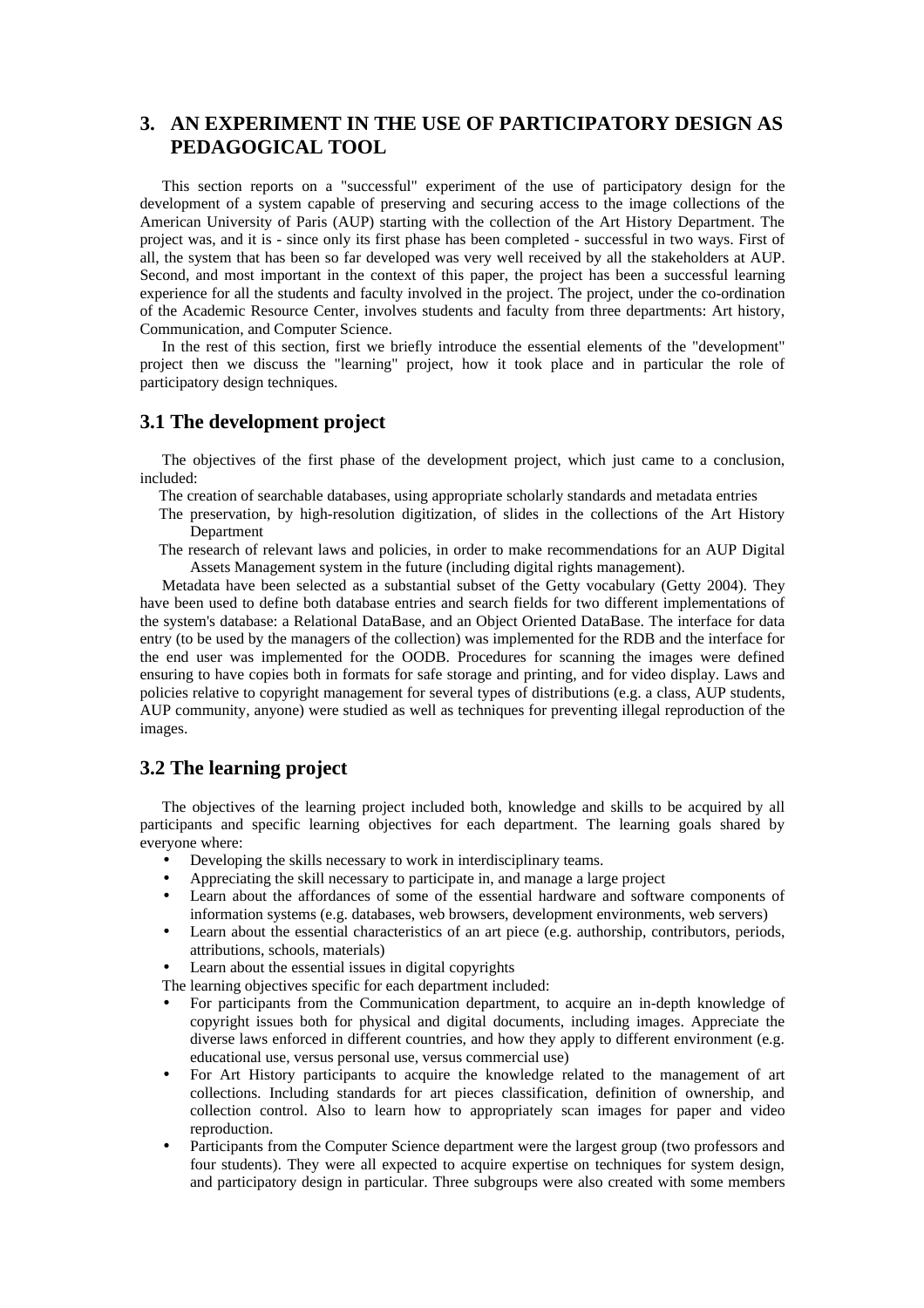participating in two subgroups. One subgroup concentrated on database design, another group on interface design and usability studies, and the last one on techniques for image protection from reproduction and system security.

All the above goals were achieved. In fact several students learned more than expected in fields that were not their own. For example computer science students learned most aspects of digital copyrights since they needed the knowledge to define the various access levels to be implemented for the system. Everyone learned about client / server architectures due to several discussions about "where the images actually are". Experiences, not foreseen at the beginning of the project, but that allowed the acquisition of specific new skills, added more learning occasions to the project. These included the request by the administration to present the project to the University community at large with the consequent work for preparation and delivery of the presentation; the offer by the computing services department to acquire a new server to host the system with the consequent work for the server specification, and pricing; the decision to experiment with an object oriented database and the consequent search for the database management software that could integrate with our development environment, and the contact process to obtain an educational license.

## **3.3 The learning experience and its relation with participatory system design**

The learning experience that has taken place was characterised by the fact that participants built knowledge structures "by making" something, by "constructing a public entity", by "working with concrete materials rather than abstract propositions". In this sense, the learning experience can be described as constructionism (Papert and Harel 1991) in an environment of project based learning. Furthermore, in this case, the project has the specific characteristics of being a "software design" project, and in particular to apply participatory design techniques.

We believe that participatory software design projects have several distinguishing features that make them particularly well suited to stimulate constructionist type of learning in an interdisciplinary environment.

In the rest of this section we analyse these features. First we consider software design project in general and their fitness to be used for the implementation of constructionism based learning. Then we turn to participatory software design projects and the characteristics that make them well suited for constructionist approaches in multidisciplinary teams.

System design projects in general match the type of projects called for in the constructionism approach, both in the sense of fostering reflective and reactive learning and in the sense of creating a dialectic between the "artifact being built" and the learners.

Constructionism aims at supporting learning both in a "bottom-up" practical way by solving a specific problem, or building a specific artifact, and in a "top-down" reflective manner applying abstractions to the specific problem. Papert and Harel (1991) say: "some people prefer ways of thinking that keep them close to physical things, while others use abstract and formal means to distance themselves form concrete material". We have seen all this happening in our project. Participants with a more reflective approach tended to bring more "academic" types of input (e.g. research papers on HCI, or on the advantages of using open source rather than proprietary software, or on the social consequences of certain digital rights management policies). Participants relying more on reactive approaches referred more frequently to their practical experiments.

Papert and Harel (ibid.) also discuss a "negotiation between the programmer and the work in progress". This type of dialectic matches Schon's "conversation with the materials" in design projects: "sometimes, the designer's judgements have the intimacy of a conversational relationship, where she is getting some response back from the medium, she is seeking what is happening - what it is that she has created - and she is making judgements about it at that level" (Schon and Bennett 1996). What makes the match so perfect? Why a design project is more likely to support this dialectics than any other project? In order for a project to allow learners to actually have a conversation with what they are creating it should have at least two characteristics. First, the project should not have a "solution", a final "correct or wrong" judgement should not be relevant. Second, it must be possible to evaluate the project's outcomes on some, possibly complex and project specific, parameters. In fact a project that has a correct/wrong result does not allow the same level of dialectics than a project that may have efficient/inefficient, beautiful/ugly, comfortable/uncomfortable, types of results. The latter is exactly the case for design projects where the details of the expected results are defined by refinement of its specifications as the project develops.

Here we turn to the relevance of participatory design in the case of multidisciplinary learning experiences. For an heterogeneous team it is not easy to find projects where all the participants have a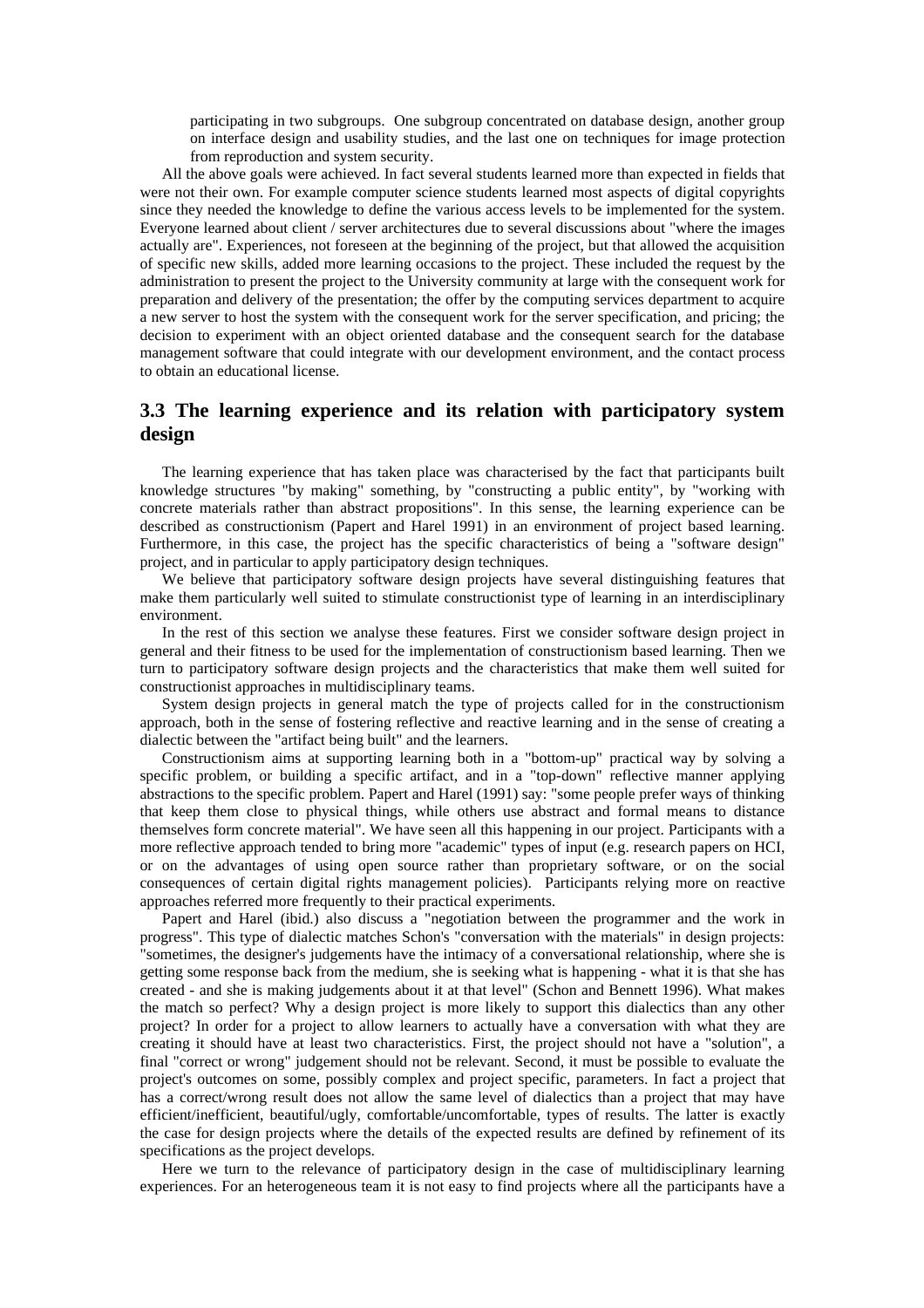real chance to assess partial and final results, and to interact with the project product. With a participatory design approach, the outcomes of the project can be evaluated by the all team, irrespective of member's expertise. Some participants will evaluate the project as designers and some as users but everyone can have a strong saying in the results that are defined, and agreed upon, by all members in the form of specifications and revised specifications as necessary.

Another aspect of participatory design that makes it particularly well suited for constructionist approaches is the facts that it heavily relies on the creation of prototypes (these being paper prototypes, or digital ones). These prototypes enable users to evaluate the project as it develops allowing them to distinguish between good decisions and bad decisions, choices that significantly advance the project and blind alleys.

Three problems are often reported related to learning in interdisciplinary environments. First the general problem of the management of group dynamics, second the problem of heterogeneous approaches to learning, third the lack of a common vocabulary, or understanding of basic subjects.

There are obviously no easy solutions to the first problem. The facilitation of team work, and the timely resolution of conflicts are two essential tasks that teachers will have to undertake with the help of team members. We have noticed however, that in the phases when the group was working at the actual building of the system (as opposed, for example, to situations in which we were discussing procedures) the "team spirit" prevailed over conflicts. Also the self-allocation of specific tasks and responsibilities to each member of the team helped resolving basically all initial fears and conflicts.

As far as the second and third problems they are specifically addressed by participatory design techniques. In particular we have used user interviews and "contextual enquiry" (Holtzblatt and Jones 1993) so that non art history members could understand how the system would integrate in an art history class or how it would help accessing the images. These experiences enriched Computer Science members with an understanding of the art history vocabulary and learning approaches. Similar experiences allowed these types of exchanges for example during discussions on copyrights and on system configuration. Another technique that significantly facilitated the acquisition of a common understanding of fundamental issues was the comparative study undertaken at the beginning of the project. The discussion on the characteristics, advantages, and disadvantages of the systems analysed which included (Cartography Associates 2004, Luna Imaging 2004, New York Public Library 2004, Virginia Tech 2004) - helped clarifying participant's vocabulary, approaches to the problem, and expectations.

In general, all learning that happened around domain level issues was specifically motivated and reinforced by the design experience. In particular, the investigation of classification and metadata fields - which included reviewing several de-facto or official standards (DCMI 2004, Getty 2004, Library of Congress 2004, National Information Standard Organization 2004) - was guided by the art history members and motivated by the need to define the system's database fields and search facilities. The research in all fair use/copyright issues and digital rights management in academe and in cyberspace see for example (Educause 2004, World Intellectual Property Organization 2004) - was guided by the communication members and motivated by the need to define access rights and visibility within the system. This part of the work also raised the problem, taken in charge by the art history experts, of defining current locations and rights-holders of physical art pieces of which we had images.

Those briefly discussed here are only a few of the most formal issues that were raised during the project design. Many others, less formal, issues were raised and investigated by the team. For example the team analysed the contributions and requirements of the many stakeholders at AUP and the multiform aspects of art history image preservation and use in various disciplines and contexts.

The students, who acquired significant knowledge related to the classification of art pieces, information systems, and copyright legislation, were extremely demanding with themselves and with each other and covered, within the span of a single semester, a lot of content. Perhaps more importantly they all reported having more confidence in their ability to take part in a large, "real-life" project; to have a better understanding of the problems involved with working with people with a background different from theirs; to have a better appreciation of the importance of clear problem definition in a team and the role played by written reports of their work; to understand the relevance of communicating with stakeholders who may not have a direct involvement in the project but may greatly facilitate it or hinder it.

#### **4. CONCLUSIONS**

The system design process served as a methodology to exchange knowledge between students and faculty of different departments and allowed to apply "learning by doing" and constructivist type of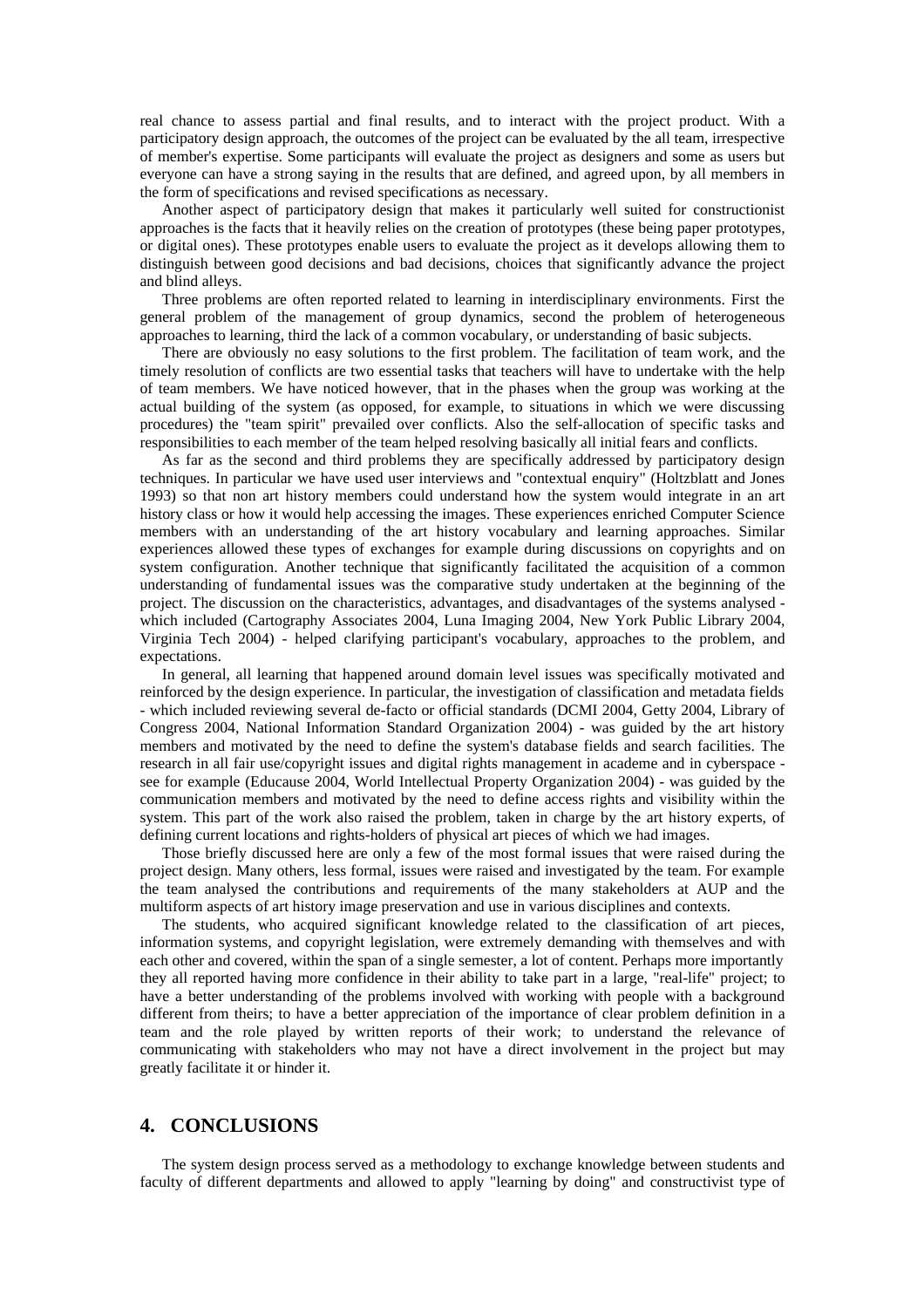learning to an art history subject. Although this was a single experiment we believe that the same type of approach could be applied to many other subjects and disciplines. Most of the learning happened at the level of the system design, in fact many of the participants in the project did not get into the details of the implementation. They were simply prompted by questions coming from the computer science students, and they were asked to go through scenarios and prototypes. The first phase of the project was articulated over a semester, however smaller projects may be envisioned to last only a few weeks. Beyer and Holtzblatt (1995) state that "the fundamental problem in the relationship between customers and designers is that of enabling learning" in our case, the students are both customers and designers. They can learn from exchanging and formalising their own knowledge of the subject and the knowledge of their colleagues.

Wilson (1995) states that "organizing instruction around problems and cases should not mask the importance of perception, reflection, and metacognitive activity. Indeed, these two aspects of human performance (problem solving and perception) can be seen as inherently complementary and equally necessary.". Participatory design works also at the level of perception, reflection, and metacognitive activity. During our project this was further emphasised by the existence of a shared "note book", implemented as an online community where members of the project could annotate project advancement, references discovered, but also reflections about the work we were doing and the learning involved.

#### **ACKNOWLEDGEMENT**

The project described in this paper was founded by a grant of the Mellon Foundation. It was run under the supervision of the director of the Academic Resource Center, Ann Borel. The project team for the spring semester 2004 was formed by the students: Dharit Anjaria, Paul Cociuba, Joumana Hassan, Sarah Rozelle, Nathania Stambouli, Isabelle Ulfsdotter, and the Professors Evgeni Gentchev, Julie Thomas, Kathleen Wilson-Chevalier and myself. Technical support was provided by Eric Cisternas, and Pierre-Yves Vasener. The author also wishes to thank AUP's Vice President for Academic and Grant Planning Celeste Schenck for her continuous support and encouragement, and Professor Jim Clayson for his contagious curiosity about human learning and trust in constructionism.

#### **REFERENCES**

- Almstrum V. L., Ginat D., Hazzan O. and Morley T., 2002. Import and export to/from computing science education: the case of mathematics education research. *7th annual conference on Innovation and technology in computer science education*. 193 - 194
- Beyer H. R. and Holtzblatt K., 1995. Apprenticing with the customer. *Communications of the ACM*, 38(5), pp. 45 52
- Burkhardt J.-M., De Tienne F. and Wiedenbeck S., 1997. Mental representations constucted by experts and novices in object-oriented program comprehension. *INTERACT97: 6th IFIP International Conference on HumanoComputer Interaction*. Amsterdam: North-Holland, 339-346

Cartography Associates, 2004. http://www.davidrumsey.com/amico/preview.html. Accessed: 5.5.2004

- Corritore C. L. and Wiedenbeck S., 1999. Mental Representations of Expert Procedural and Object-Oriented Programmers in a Software Maintenance Task. *International Journal of Human-Computer Studies*, 50, pp. 61- 83
- DCMI, 2004. http://www.dublincore.org/. Accessed: 5.5.2004

Educause, 2004. http://www.educause.edu/issues/issue.asp?Issue=DMCA. Accessed: 5.5.2004

- Ehn P., 1992. Scandinavian Design on skill and participation. Usability Turning technologies into tools. P. Adler and T. Winograd
- Getty, 2004. http://www.getty.edu/research/conducting\_research/vocabularies/. Accessed: 5.5.2004
- Holtzblatt K. and Jones S., 1993. Contextual Inquiry: A Participatory Technique for System Design. Participatory Design: Principles and Practice. D. Schuler and A. Namioka Ed., Hillsdale, NJ, 180-193
- Hwang F.-K. and Esquembre F., 2003. Easy Java Simulations: An Interactive Science Learning Tool. *Interactive Mulitmedia Electronic Journal of Computer Enhanced Learning*, 5(2)
- Jonassen D., Peck K. and Wilson B. G., 1999. *Learning with Technology: A constructivist perspective*. Prentice-Hall, Inc, Upper Saddle River, NJ
- Kafai Y. B., 2003. Children designing software for children: what can we learn? *Interaction design and children*. Preston, Engalnd, 11-12